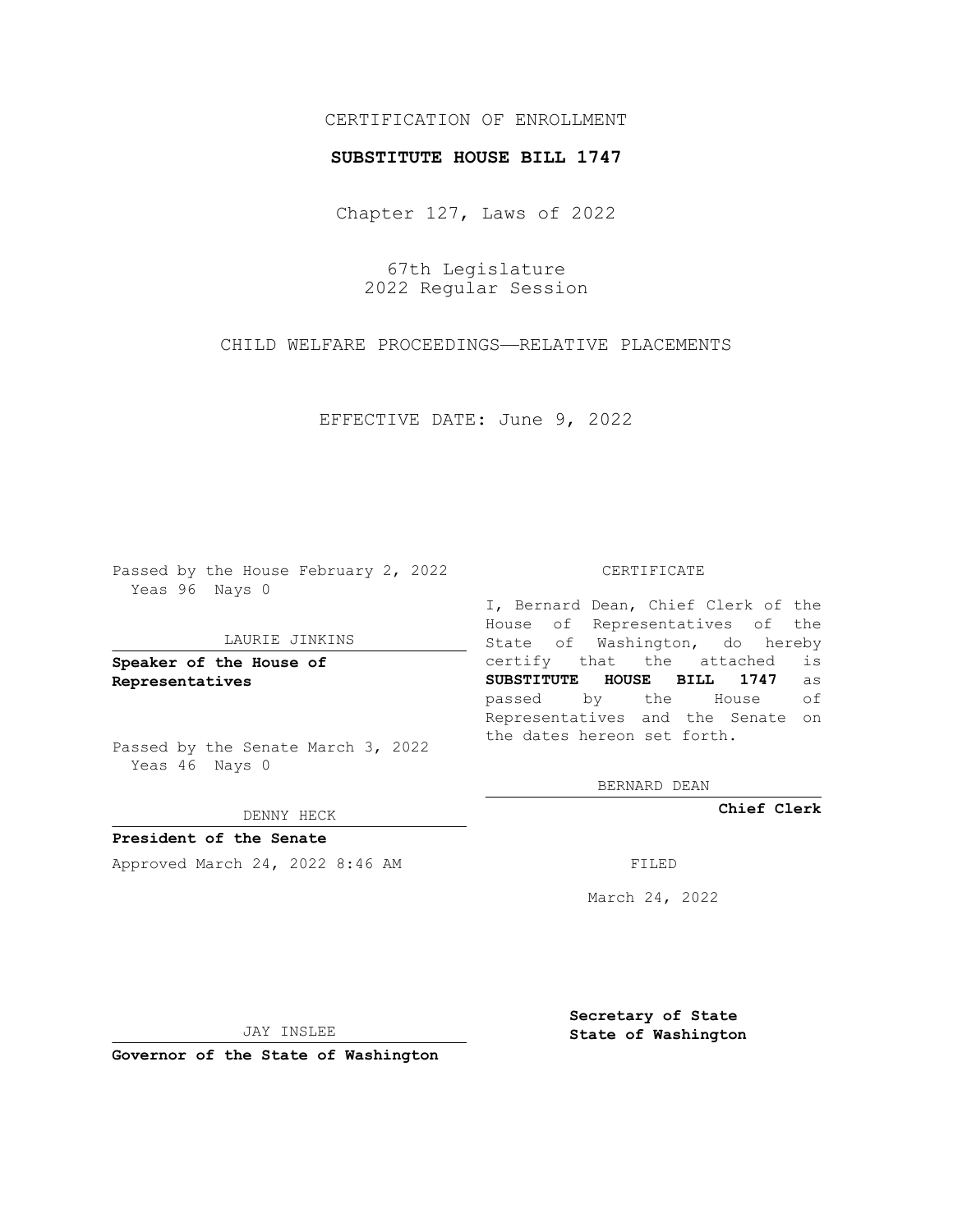## **SUBSTITUTE HOUSE BILL 1747**

Passed Legislature - 2022 Regular Session

## **State of Washington 67th Legislature 2022 Regular Session**

**By** House Children, Youth & Families (originally sponsored by Representatives Ortiz-Self, Taylor, Davis, Peterson, Ryu, Orwall, Dolan, Simmons, Ramos, Wicks, Valdez, Fitzgibbon, Morgan, Stonier, Goodman, Ormsby, Macri, Harris-Talley, and Frame)

READ FIRST TIME 01/31/22.

1 AN ACT Relating to supporting relative placements in child 2 welfare proceedings; and amending RCW 13.34.145, 13.34.180, 3 13.34.210, and 74.13.062.

4 BE IT ENACTED BY THE LEGISLATURE OF THE STATE OF WASHINGTON:

5 **Sec. 1.** RCW 13.34.145 and 2020 c 312 s 118 are each amended to read as follows:6

 (1) The purpose of a permanency planning hearing is to review the permanency plan for the child, inquire into the welfare of the child and progress of the case, and reach decisions regarding the permanent 10 placement of the child.

 (a) A permanency planning hearing shall be held in all cases where the child has remained in out-of-home care for at least nine months and an adoption decree, guardianship order, or permanent custody order has not previously been entered. The hearing shall take 15 place no later than  $((\text{twelve}))$  12 months following commencement of 16 the current placement episode.

 (b) Whenever a child is removed from the home of a dependency guardian or long-term relative or foster care provider, and the child is not returned to the home of the parent, guardian, or legal custodian but is placed in out-of-home care, a permanency planning 21 hearing shall take place no later than  $((\text{twelve}))$   $\frac{12}{12}$  months, as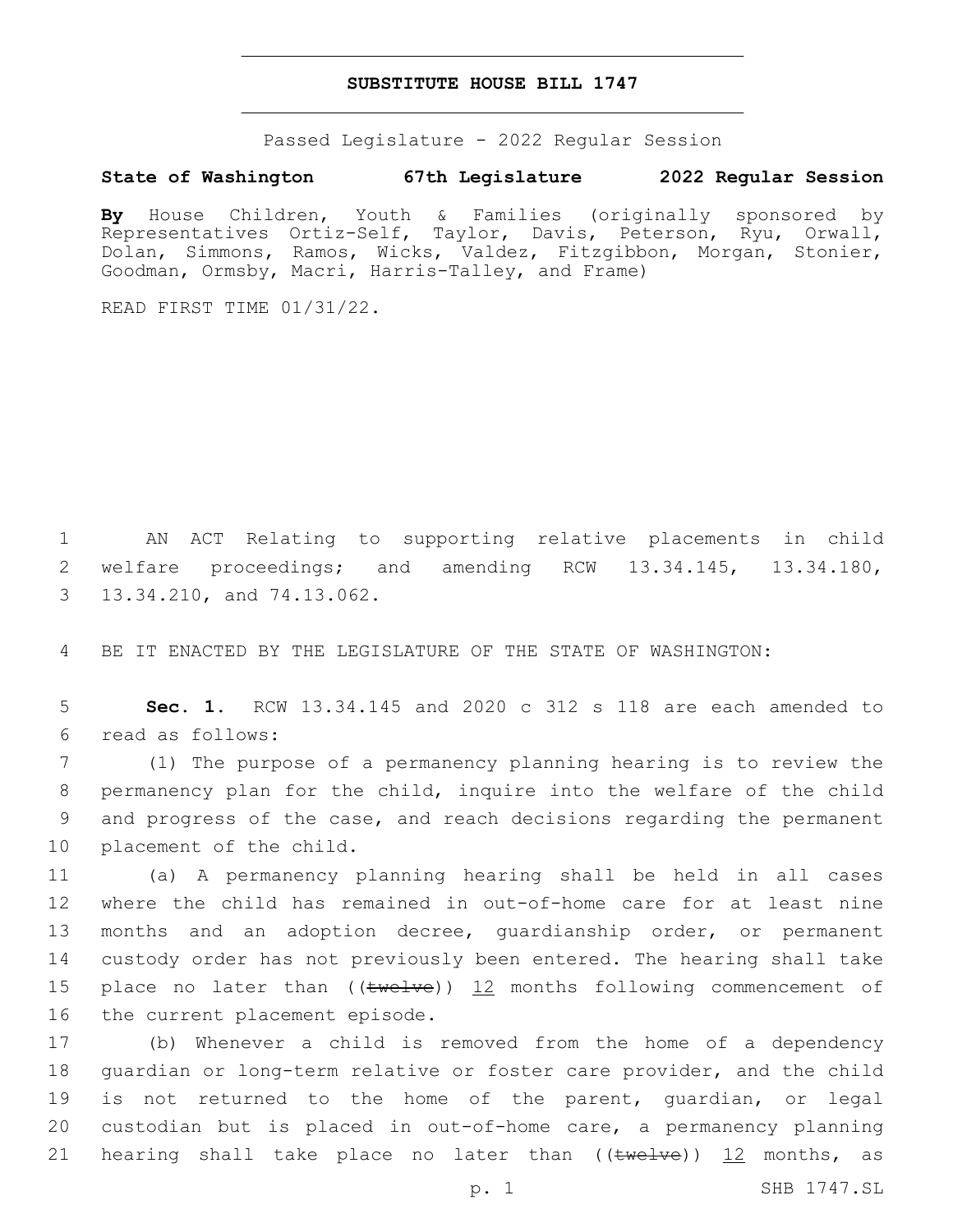provided in this section, following the date of removal unless, prior to the hearing, the child returns to the home of the dependency guardian or long-term care provider, the child is placed in the home of the parent, guardian, or legal custodian, an adoption decree, guardianship order, or a permanent custody order is entered, or the dependency is dismissed. Every effort shall be made to provide stability in long-term placement, and to avoid disruption of placement, unless the child is being returned home or it is in the 9 best interest of the child.

 (c) Permanency planning goals should be achieved at the earliest possible date, preferably before the child has been in out-of-home 12 care for  $($ ( $f$ ifteen)) 15 months. In cases where parental rights have been terminated, the child is legally free for adoption, and adoption has been identified as the primary permanency planning goal, it shall be a goal to complete the adoption within six months following entry 16 of the termination order.

17 (2) No later than  $((\text{ten}))$  10 working days prior to the permanency planning hearing, the agency having custody of the child shall submit a written permanency plan to the court and shall mail a copy of the plan to all parties and their legal counsel, if any.

21 (3) When the youth is at least age ((seventeen)) 17 years but not 22 older than  $($  (seventeen))  $17$  years and six months, the department shall provide the youth with written documentation which explains the availability of extended foster care services and detailed instructions regarding how the youth may access such services after 26 he or she reaches age (( $e$ ighteen)) 18 years.

 (4) At the permanency planning hearing, the court shall conduct 28 the following inquiry:

 (a) If a goal of long-term foster or relative care has been achieved prior to the permanency planning hearing, the court shall review the child's status to determine whether the placement and the plan for the child's care remain appropriate. The court shall find, as of the date of the hearing, that the child's placement and plan of care is the best permanency plan for the child and provide compelling reasons why it continues to not be in the child's best interest to (i) return home; (ii) be placed for adoption; (iii) be placed with a legal guardian; or (iv) be placed with a fit and willing relative. If the child is present at the hearing, the court should ask the child 39 about his or her desired permanency outcome.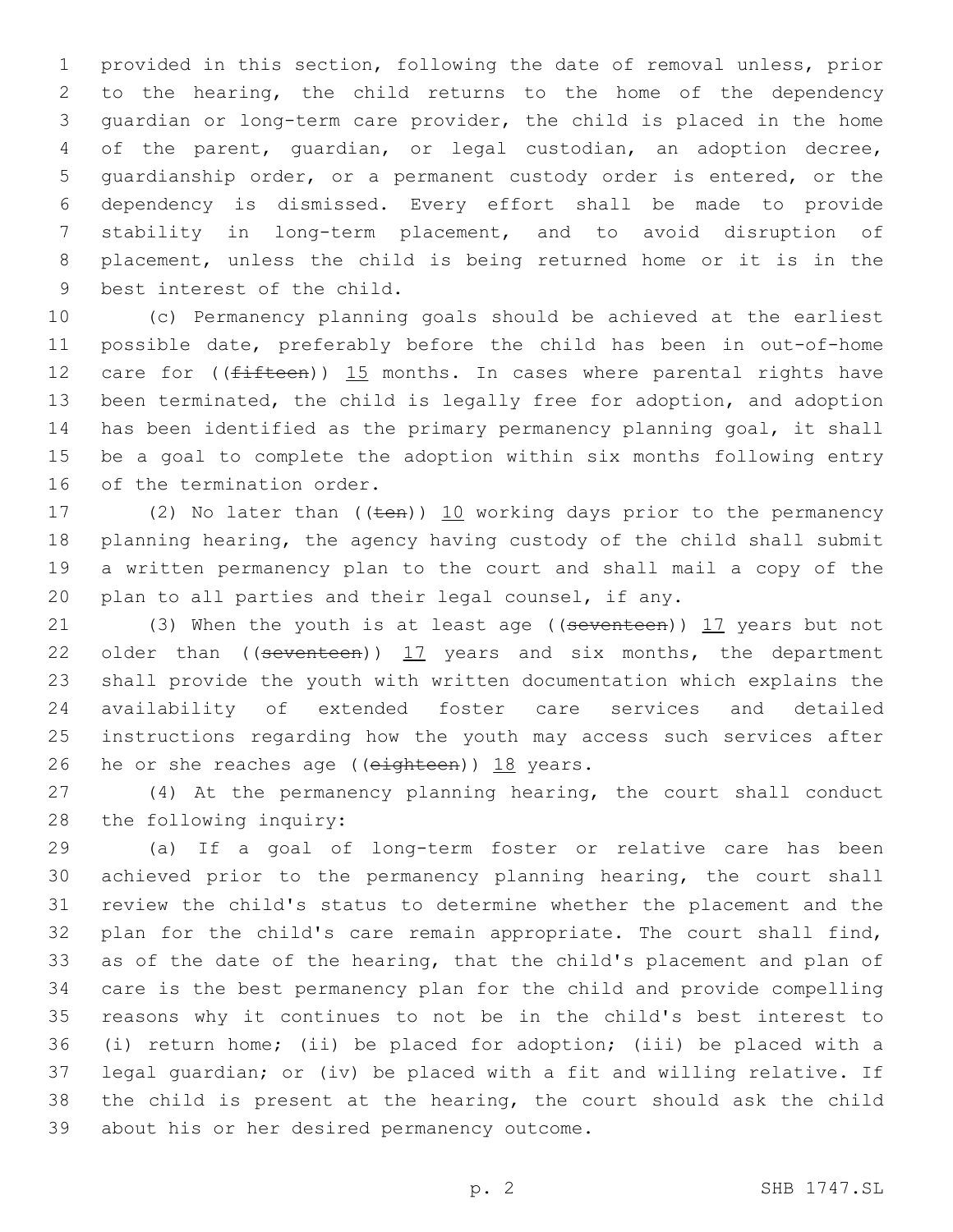(b) In cases where the primary permanency planning goal has not been achieved, the court shall inquire regarding the reasons why the primary goal has not been achieved and determine what needs to be done to make it possible to achieve the primary goal. The court shall review the permanency plan prepared by the agency and make explicit findings regarding each of the following:6

 (i) The continuing necessity for, and the safety and 8 appropriateness of, the placement;

 (ii) The extent of compliance with the permanency plan by the department and any other service providers, the child's parents, the 11 child, and the child's quardian, if any;

 (iii) The extent of any efforts to involve appropriate service providers in addition to department staff in planning to meet the special needs of the child and the child's parents;

 (iv) The progress toward eliminating the causes for the child's placement outside of his or her home and toward returning the child safely to his or her home or obtaining a permanent placement for the 18 child;

 (v) The date by which it is likely that the child will be returned to his or her home or placed for adoption, with a guardian 21 or in some other alternative permanent placement; and

 (vi) If the child has been placed outside of his or her home for 23 (( $fifteen$ ))  $15$  of the most recent (( $twenty-two$ ))  $22$  months, not including any period during which the child was a runaway from the out-of-home placement or the first six months of any period during which the child was returned to his or her home for a trial home visit, the appropriateness of the permanency plan, whether reasonable efforts were made by the department to achieve the goal of the permanency plan, and the circumstances which prevent the child from 30 any of the following:

(A) Being returned safely to his or her home;

 (B) Having a petition for the involuntary termination of parental 33 rights filed on behalf of the child;

34 (C) Being placed for adoption;

35 (D) Being placed with a quardian;

 (E) Being placed in the home of a fit and willing relative of the 37 child; or

 (F) Being placed in some other alternative permanent placement, including independent living or long-term foster care.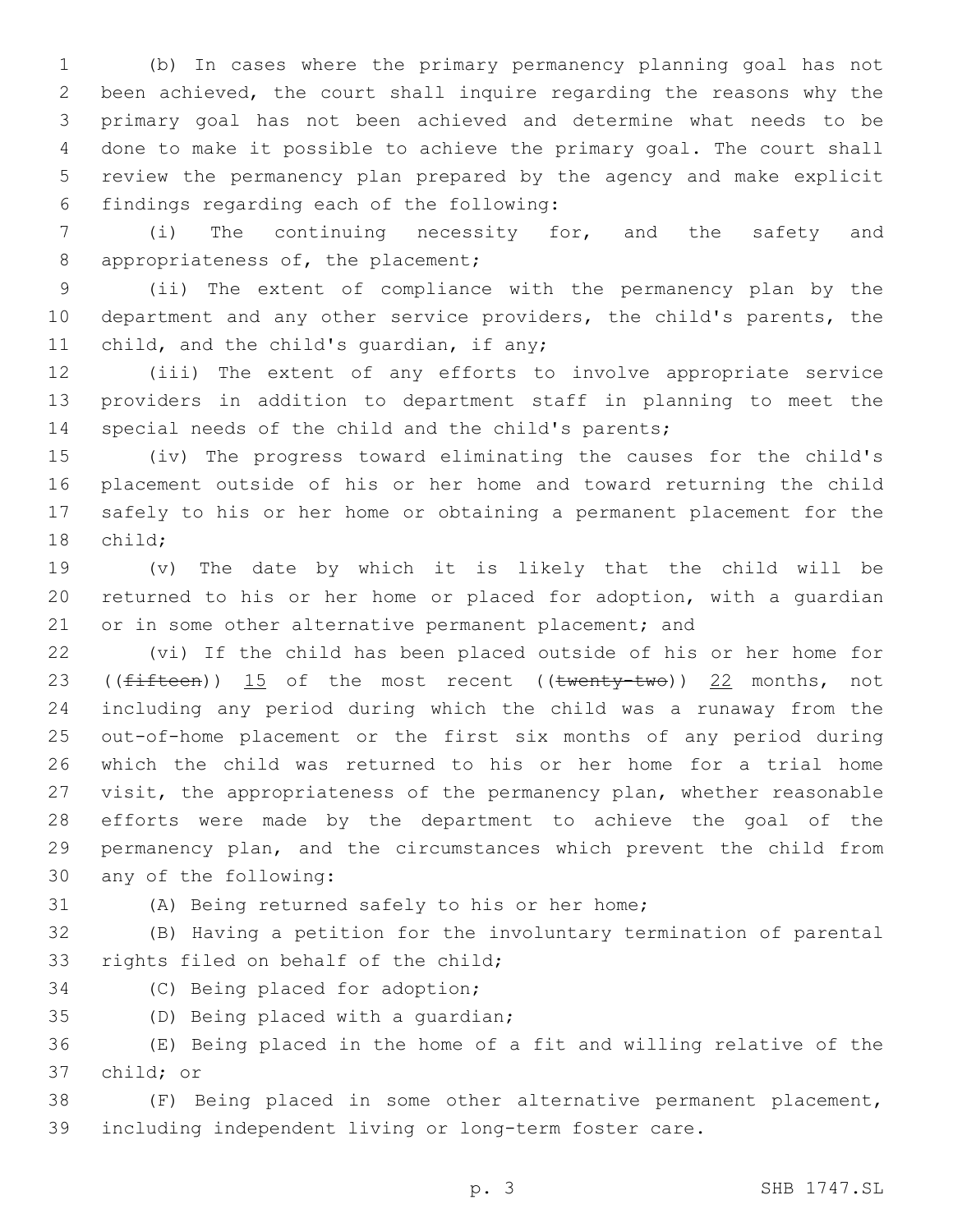(c) Regardless of whether the primary permanency planning goal has been achieved, for a child who remains placed in a qualified residential treatment program as defined in this chapter for at least 4 ((sixty)) 60 days, and remains placed there at subsequent permanency planning hearings, the court shall establish in writing:

 (i) Whether ongoing assessment of the child's strengths and needs continues to support the determination that the child's needs cannot 8 be met through placement in a foster family home;

 (ii) Whether the child's placement provides the most effective 10 and appropriate level of care in the least restrictive environment;

 (iii) Whether the placement is consistent with the child's short and long-term goals as stated in the child's permanency plan;

 (iv) What specific treatment or service needs will be met in the placement, and how long the child is expected to need the treatment 15 or services; and

 (v) What efforts the department has made to prepare the child to return home or be placed with a fit and willing relative as defined in RCW 13.34.030, a Title 13 RCW guardian, a guardian pursuant to RCW 11.130.215, an adoptive parent, or in a foster family home.

 (5) Following this inquiry, at the permanency planning hearing, the court shall order the department to file a petition seeking termination of parental rights if the child has been in out-of-home 23 care for  $(\text{fifteen})$ ) 15 of the last  $((\text{twenty-two}))$  22 months since the date the dependency petition was filed unless the court makes a good cause exception as to why the filing of a termination of parental rights petition is not appropriate. Any good cause finding shall be reviewed at all subsequent hearings pertaining to the child.

 (a) For purposes of this subsection, "good cause exception" includes but is not limited to the following:29

(i) The child is being cared for by a relative;

 (ii) The department has not provided to the child's family such services as the court and the department have deemed necessary for 33 the child's safe return home;

 (iii) The department has documented in the case plan a compelling reason for determining that filing a petition to terminate parental rights would not be in the child's best interests;

 (iv) The parent is incarcerated, or the parent's prior incarceration is a significant factor in why the child has been in 39 foster care for  $((fifteen))$  15 of the last  $((twenty-two))$  22 months, the parent maintains a meaningful role in the child's life, and the

p. 4 SHB 1747.SL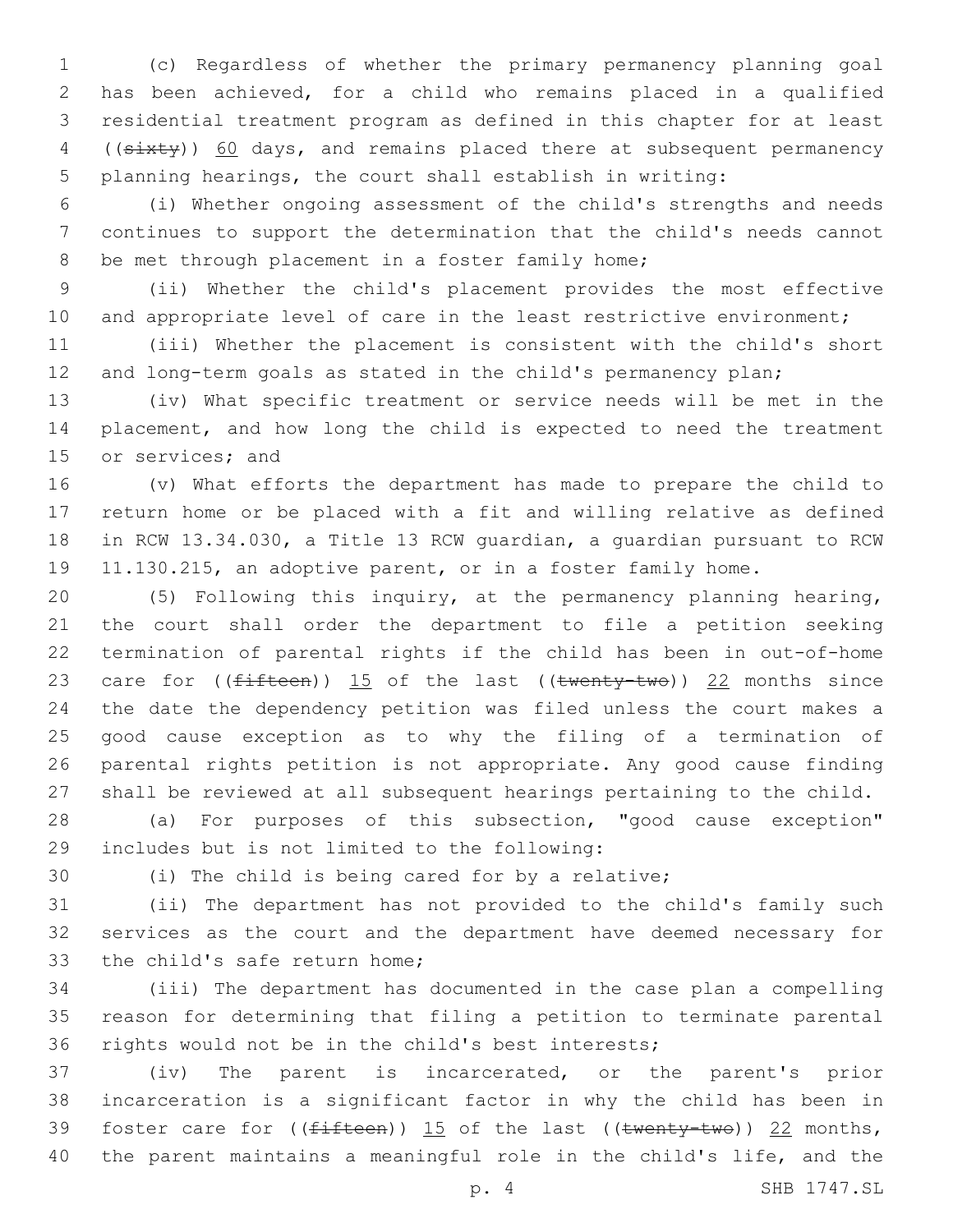department has not documented another reason why it would be otherwise appropriate to file a petition pursuant to this section;

 (v) Where a parent has been accepted into a dependency treatment court program or long-term substance abuse or dual diagnoses treatment program and is demonstrating compliance with treatment 6 goals;  $((\theta \cdot \hat{r}))$ 

 (vi) Where a parent who has been court ordered to complete services necessary for the child's safe return home files a declaration under penalty of perjury stating the parent's financial inability to pay for the same court-ordered services, and also declares the department was unwilling or unable to pay for the same 12 services necessary for the child's safe return home; or

 (vii) The department has not yet met with the caregiver for the child to discuss guardianship as an alternative to adoption or the 15 court has determined that quardianship is an appropriate permanent 16 plan.

 (b) The court's assessment of whether a parent who is incarcerated maintains a meaningful role in the child's life may 19 include consideration of the following:

 (i) The parent's expressions or acts of manifesting concern for 21 the child, such as letters, telephone calls, visits, and other forms 22 of communication with the child:

 (ii) The parent's efforts to communicate and work with the department or other individuals for the purpose of complying with the service plan and repairing, maintaining, or building the parent-child 26 relationship;

 (iii) A positive response by the parent to the reasonable efforts 28 of the department;

 (iv) Information provided by individuals or agencies in a reasonable position to assist the court in making this assessment, including but not limited to the parent's attorney, correctional and mental health personnel, or other individuals providing services to 33 the parent;

 (v) Limitations in the parent's access to family support programs, therapeutic services, and visiting opportunities, restrictions to telephone and mail services, inability to participate in foster care planning meetings, and difficulty accessing lawyers and participating meaningfully in court proceedings; and

 (vi) Whether the continued involvement of the parent in the 40 child's life is in the child's best interest.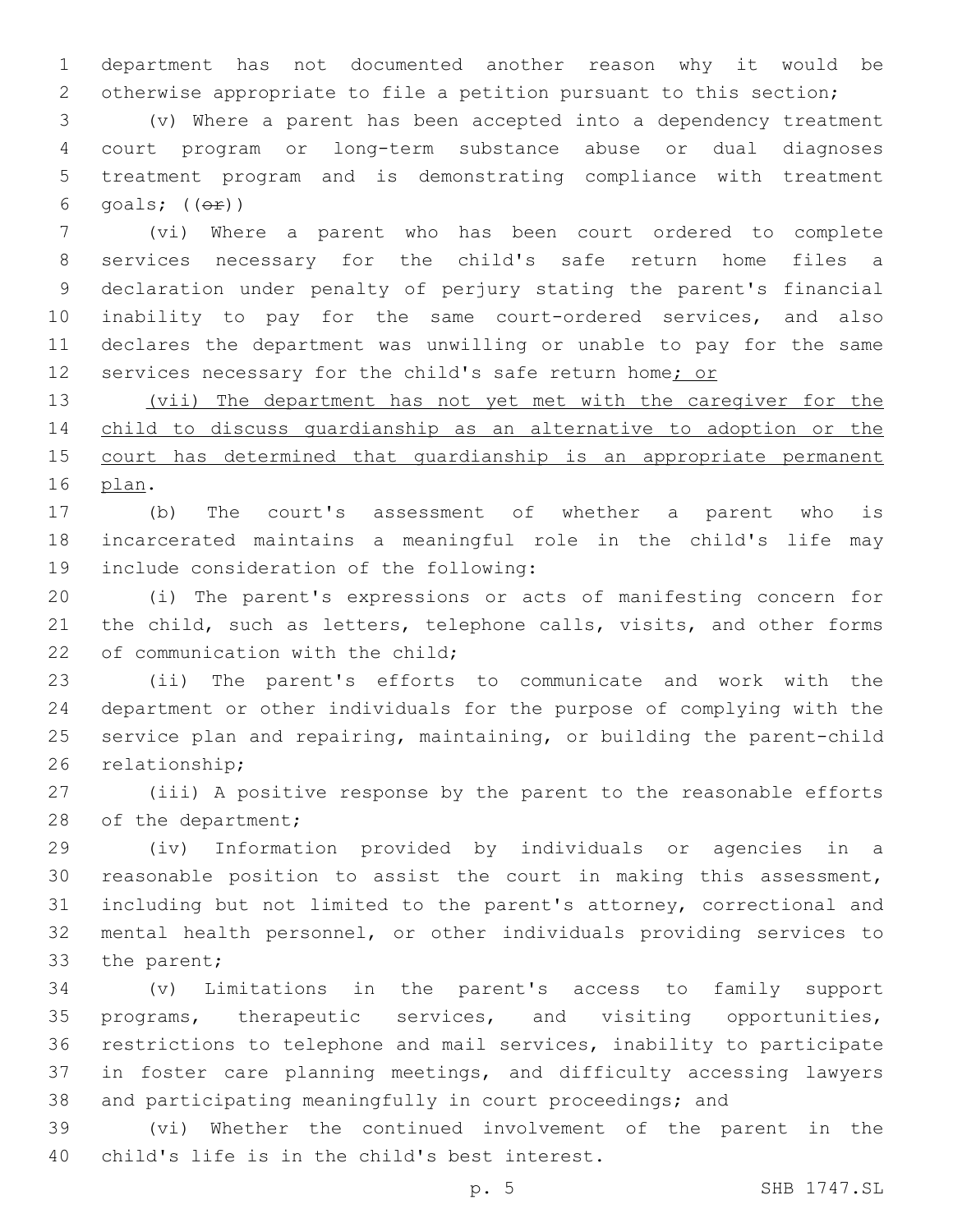(c) The constraints of a parent's current or prior incarceration and associated delays or barriers to accessing court-mandated services may be considered in rebuttal to a claim of aggravated circumstances under RCW 13.34.132(4)(h) for a parent's failure to 5 complete available treatment.

 (6)(a) If the permanency plan identifies independent living as a goal, the court at the permanency planning hearing shall make a finding that the provision of services to assist the child in making a transition from foster care to independent living will allow the child to manage his or her financial, personal, social, educational, and nonfinancial affairs prior to approving independent living as a permanency plan of care. The court will inquire whether the child has been provided information about extended foster care services.

 (b) The permanency plan shall also specifically identify the services, including extended foster care services, where appropriate, that will be provided to assist the child to make a successful transition from foster care to independent living.

 (c) The department shall not discharge a child to an independent living situation before the child is eighteen years of age unless the child becomes emancipated pursuant to chapter 13.64 RCW.

 (7) If the child has resided in the home of a foster parent or relative for more than six months prior to the permanency planning 23 hearing, the court shall:

 (a) Enter a finding regarding whether the foster parent or relative was informed of the hearing as required in RCW 74.13.280, 26 13.34.215(6), and 13.34.096; and

27 (b) ((If the department is recommending a placement other than 28 the child's current placement with a foster parent, relative, or 29 other suitable person, enter a finding as to the reasons for the recommendation for a change in placement.)) Instruct the department to discuss guardianship as a permanent option for the child with the child's parents and caregiver as an alternative to termination of parental rights and adoption. No child who is placed with a relative or other suitable person may be moved, unless, pursuant to the criteria established in RCW 13.34.130, the court finds that a change in circumstances necessitates a change in placement.

 (8) In all cases, at the permanency planning hearing, the court 38 shall:

 (a)(i) Order the permanency plan prepared by the department to be 40 implemented; or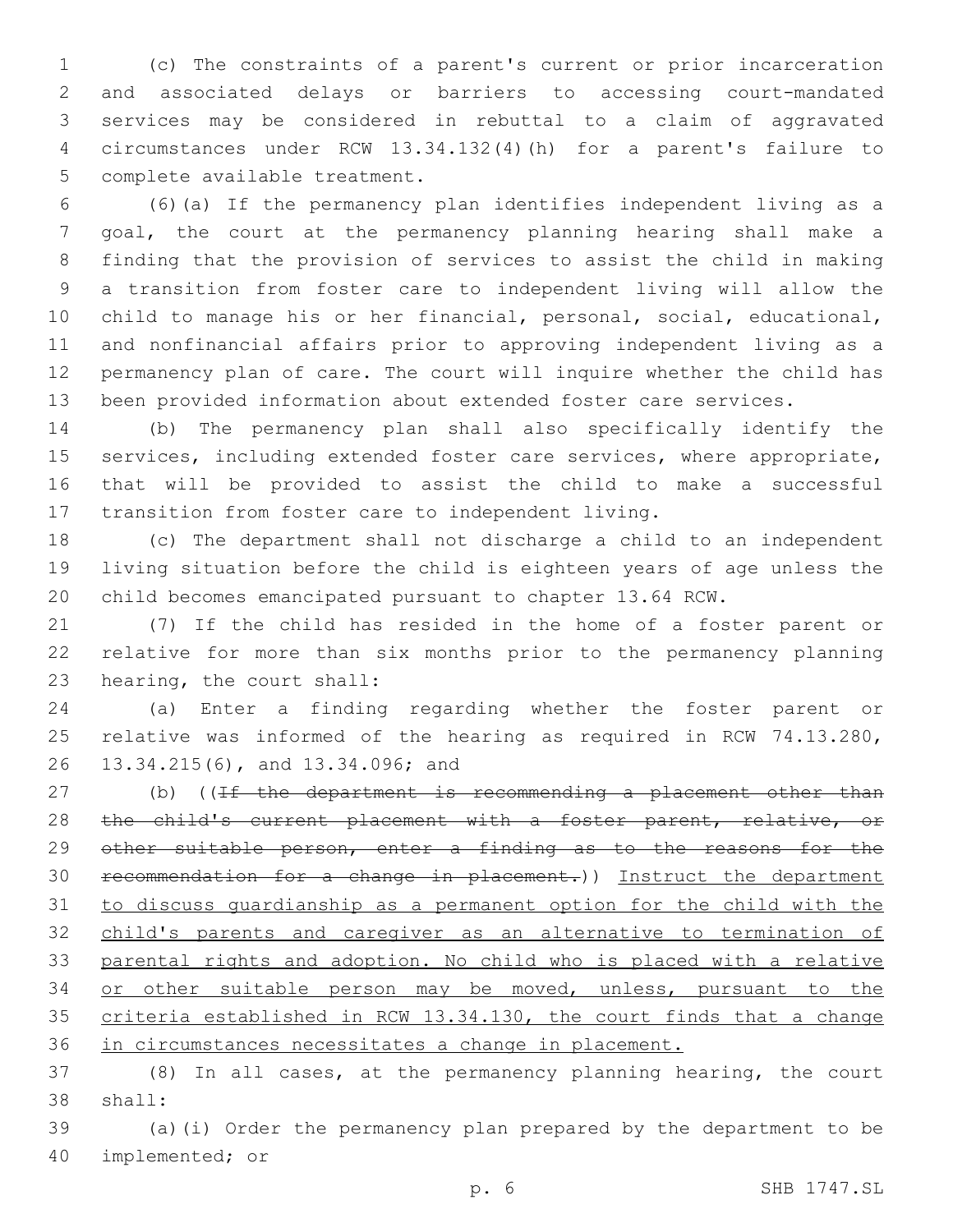(ii) Modify the permanency plan, and order implementation of the 2 modified plan; and

 (b)(i) Order the child returned home only if the court finds that a reason for removal as set forth in RCW 13.34.130 no longer exists; or5

 (ii) Order the child to remain in out-of-home care for a limited specified time period while efforts are made to implement the 8 permanency plan.

 (9) Following the first permanency planning hearing, the court shall hold a further permanency planning hearing in accordance with 11 this section at least once every ((twelve)) 12 months until a permanency planning goal is achieved or the dependency is dismissed, 13 whichever occurs first.

 (10) Prior to the second permanency planning hearing, the agency that has custody of the child shall consider whether to file a 16 petition for termination of parental rights.

 (11) If the court orders the child returned home, casework 18 supervision by the department shall continue for at least six months, at which time a review hearing shall be held pursuant to RCW 13.34.138, and the court shall determine the need for continued 21 intervention.

 (12) The juvenile court may hear a petition for permanent legal custody when: (a) The court has ordered implementation of a permanency plan that includes permanent legal custody; and (b) the party pursuing the permanent legal custody is the party identified in the permanency plan as the prospective legal custodian. During the pendency of such proceeding, the court shall conduct review hearings and further permanency planning hearings as provided in this chapter. At the conclusion of the legal guardianship or permanent legal custody proceeding, a juvenile court hearing shall be held for the purpose of determining whether dependency should be dismissed. If a 32 quardianship or permanent custody order has been entered, the 33 dependency shall be dismissed.

 (13) Continued juvenile court jurisdiction under this chapter shall not be a barrier to the entry of an order establishing a legal guardianship or permanent legal custody when the requirements of 37 subsection (12) of this section are met.

 (14) Nothing in this chapter may be construed to limit the ability of the agency that has custody of the child to file a petition for termination of parental rights or a guardianship

p. 7 SHB 1747.SL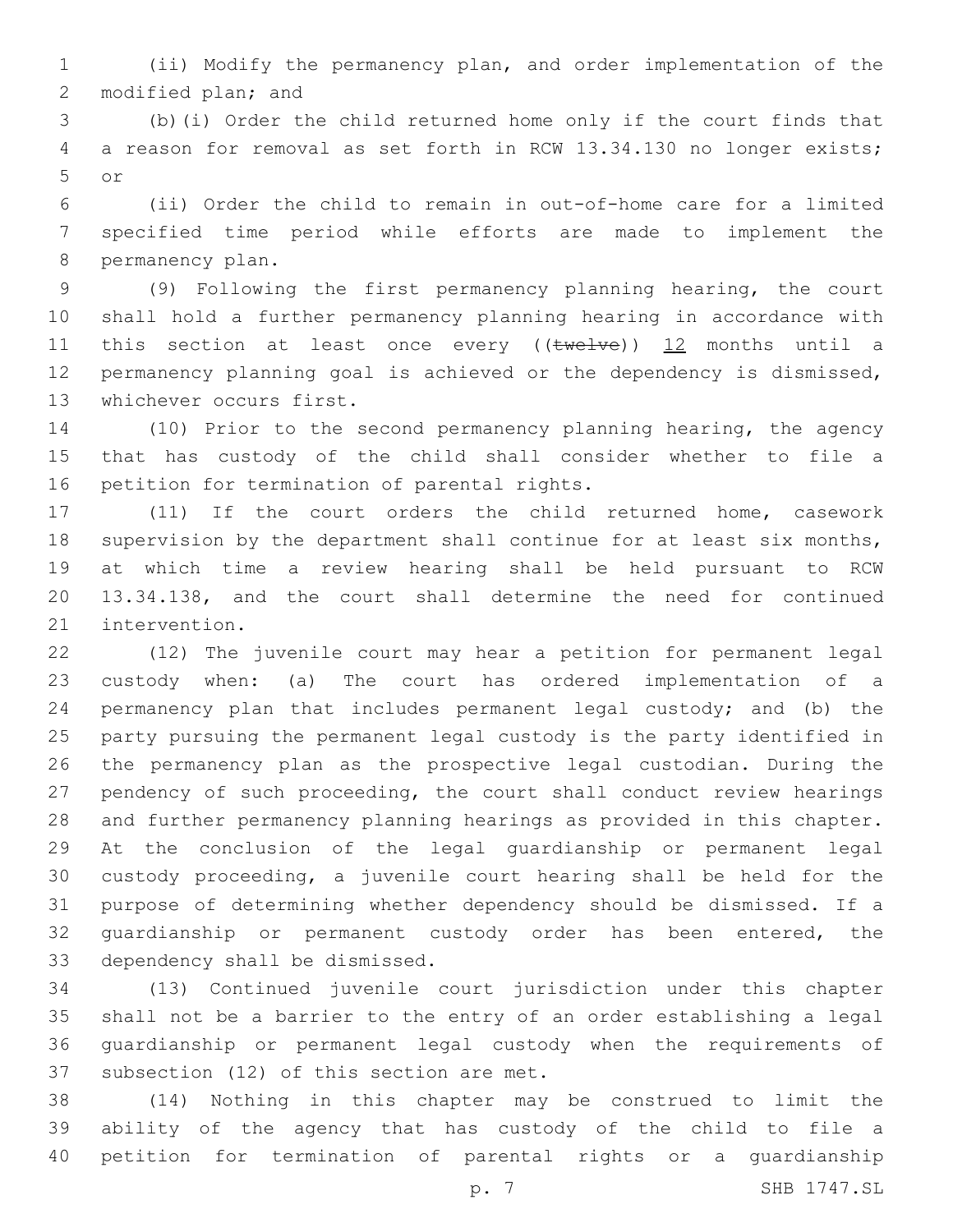petition at any time following the establishment of dependency. Upon the filing of such a petition, a fact-finding hearing shall be scheduled and held in accordance with this chapter unless the department requests dismissal of the petition prior to the hearing or unless the parties enter an agreed order terminating parental rights, establishing guardianship, or otherwise resolving the matter.

 (15) The approval of a permanency plan that does not contemplate return of the child to the parent does not relieve the department of its obligation to provide reasonable services, under this chapter, intended to effectuate the return of the child to the parent, including but not limited to, visitation rights. The court shall consider the child's relationships with siblings in accordance with 13 RCW 13.34.130.

 (16) Nothing in this chapter may be construed to limit the procedural due process rights of any party in a termination or 16 quardianship proceeding filed under this chapter.

 **Sec. 2.** RCW 13.34.180 and 2018 c 284 s 20 are each amended to 18 read as follows:

 (1) A petition seeking termination of a parent and child relationship may be filed in juvenile court by any party to the dependency proceedings concerning that child. Such petition shall conform to the requirements of RCW 13.34.040, shall be served upon the parties as provided in RCW 13.34.070(8), and shall allege all of the following unless subsection (3) or (4) of this section applies:

(a) That the child has been found to be a dependent child;

 (b) That the court has entered a dispositional order pursuant to 27 RCW 13.34.130;

 (c) That the child has been removed or will, at the time of the hearing, have been removed from the custody of the parent for a period of at least six months pursuant to a finding of dependency;

 (d) That the services ordered under RCW 13.34.136 have been expressly and understandably offered or provided and all necessary services, reasonably available, capable of correcting the parental deficiencies within the foreseeable future have been expressly and 35 understandably offered or provided;

 (e) That there is little likelihood that conditions will be remedied so that the child can be returned to the parent in the near future. A parent's failure to substantially improve parental 39 deficiencies within (( $t$ welve)) 12 months following entry of the

p. 8 SHB 1747.SL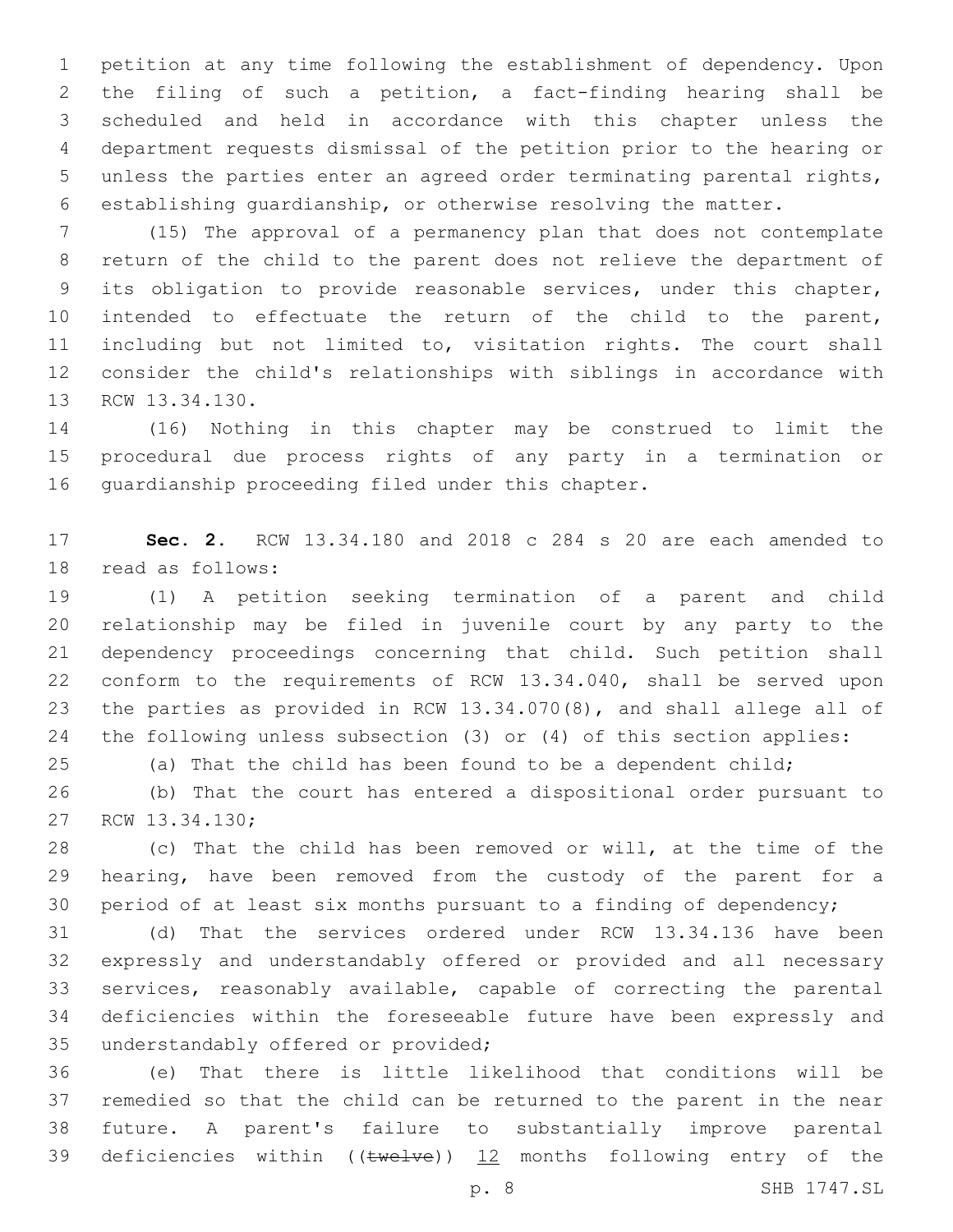dispositional order shall give rise to a rebuttable presumption that there is little likelihood that conditions will be remedied so that the child can be returned to the parent in the near future. The presumption shall not arise unless the petitioner makes a showing that all necessary services reasonably capable of correcting the parental deficiencies within the foreseeable future have been clearly offered or provided. In determining whether the conditions will be remedied the court may consider, but is not limited to, the following 9 factors:

 (i) Use of intoxicating or controlled substances so as to render the parent incapable of providing proper care for the child for extended periods of time or for periods of time that present a risk of imminent harm to the child, and documented unwillingness of the parent to receive and complete treatment or documented multiple 15 failed treatment attempts;

 (ii) Psychological incapacity or mental deficiency of the parent that is so severe and chronic as to render the parent incapable of providing proper care for the child for extended periods of time or for periods of time that present a risk of imminent harm to the child, and documented unwillingness of the parent to receive and complete treatment or documentation that there is no treatment that can render the parent capable of providing proper care for the child 23 in the near future; or

 (iii) Failure of the parent to have contact with the child for an extended period of time after the filing of the dependency petition if the parent was provided an opportunity to have a relationship with the child by the department or the court and received documented notice of the potential consequences of this failure, except that the actual inability of a parent to have visitation with the child including, but not limited to, mitigating circumstances such as a parent's current or prior incarceration or service in the military does not in and of itself constitute failure to have contact with the 33 child; and

 (f) That continuation of the parent and child relationship clearly diminishes the child's prospects for early integration into a 36 stable and permanent home. In making this determination, the court must consider the efforts taken by the department to support a guardianship and whether a guardianship is available as a permanent 39 option for the child. If the parent is incarcerated, the court shall consider whether a parent maintains a meaningful role in his or her

p. 9 SHB 1747.SL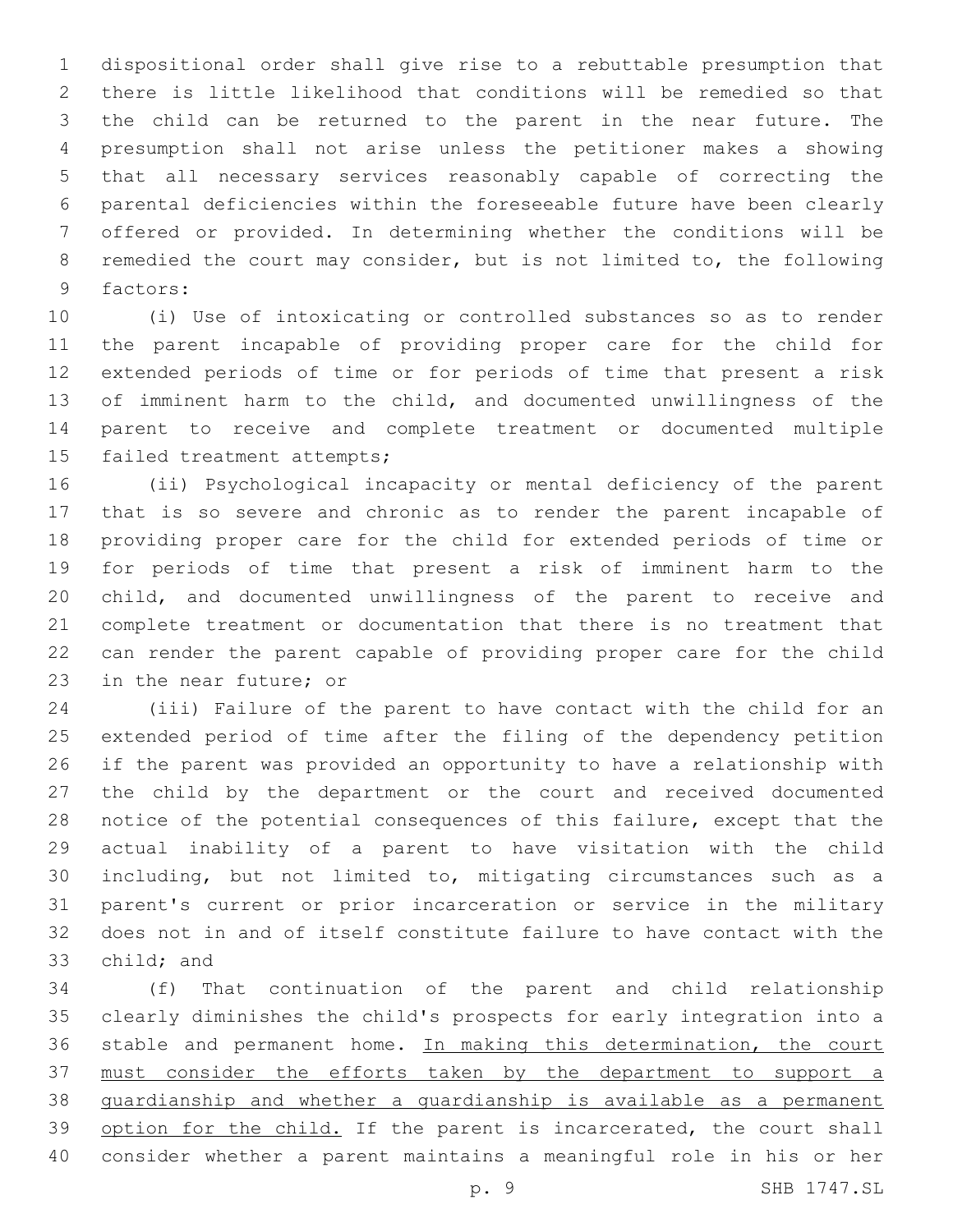child's life based on factors identified in RCW 13.34.145(5)(b); whether the department made reasonable efforts as defined in this chapter; and whether particular barriers existed as described in RCW 13.34.145(5)(b) including, but not limited to, delays or barriers experienced in keeping the agency apprised of his or her location and in accessing visitation or other meaningful contact with the child.

 (2) As evidence of rebuttal to any presumption established pursuant to subsection (1)(e) of this section, the court may consider the particular constraints of a parent's current or prior incarceration. Such evidence may include, but is not limited to, delays or barriers a parent may experience in keeping the agency apprised of his or her location and in accessing visitation or other 13 meaningful contact with the child.

 (3) In lieu of the allegations in subsection (1) of this section, the petition may allege that the child was found under such circumstances that the whereabouts of the child's parent are unknown and no person has acknowledged paternity or maternity and requested custody of the child within two months after the child was found.

 (4) In lieu of the allegations in subsection (1)(b) through (f) of this section, the petition may allege that the parent has been 21 convicted of:

 (a) Murder in the first degree, murder in the second degree, or homicide by abuse as defined in chapter 9A.32 RCW against another 24 child of the parent;

 (b) Manslaughter in the first degree or manslaughter in the second degree, as defined in chapter 9A.32 RCW against another child 27 of the parent;

 (c) Attempting, conspiring, or soliciting another to commit one or more of the crimes listed in (a) or (b) of this subsection; or

 (d) Assault in the first or second degree, as defined in chapter 9A.36 RCW, against the surviving child or another child of the 32 parent.

 (5) When a parent has been sentenced to a long-term incarceration and has maintained a meaningful role in the child's life considering the factors provided in RCW 13.34.145(5)(b), and it is in the best interest of the child, the department should consider a permanent placement that allows the parent to maintain a relationship with his or her child, such as, but not limited to, a guardianship pursuant to 39 chapter 13.36 RCW.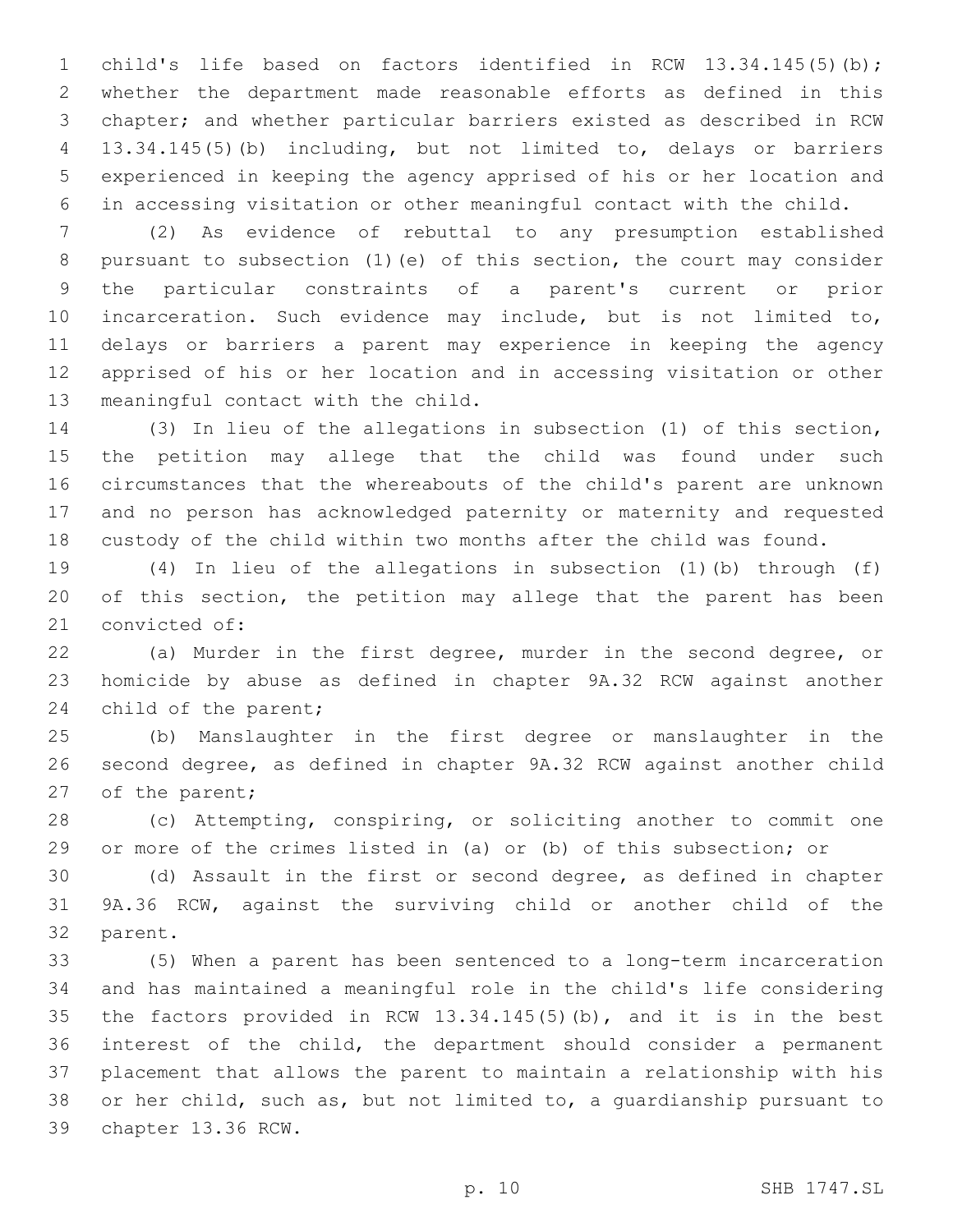(6) Notice of rights shall be served upon the parent, guardian, or legal custodian with the petition and shall be in substantially 3 the following form:

# "NOTICE4

 A petition for termination of parental rights has been filed against you. You have important legal rights and you must take steps to protect your interests. This petition could result in permanent loss of your parental rights.

 1. You have the right to a fact-finding hearing before a 10 judge.

 2. You have the right to have a lawyer represent you at 12 the hearing. A lawyer can look at the files in your case, talk to the department of children, youth, and families or other agencies, tell you about the law, help you understand your rights, and help you at hearings. If you cannot afford a lawyer, the court will appoint one to represent you. To get a court-appointed lawyer you must contact: (explain local 18 procedure) .

 3. At the hearing, you have the right to speak on your own behalf, to introduce evidence, to examine witnesses, and to receive a decision based solely on the evidence presented 22 to the judge.

23 You should be present at this hearing.

24 You may call \_\_\_\_(insert agency) \_\_\_\_\_ for more information about your child. The agency's name and telephone number are (insert name and telephone number) ."26

 **Sec. 3.** RCW 13.34.210 and 2020 c 312 s 120 are each amended to read as follows:28

 If, upon entering an order terminating the parental rights of a parent, there remains no parent having parental rights, the court shall commit the child to the custody of the department willing to accept custody for the purpose of placing the child for adoption. If an adoptive home has not been identified, the department shall place the child in a licensed foster home, or take other suitable measures 35 for the care and welfare of the child. The placement standards provided in RCW 13.34.130 continue to apply throughout the life of 37 the case, except that the court need not consider whether reunification with the parent will be hindered when evaluating